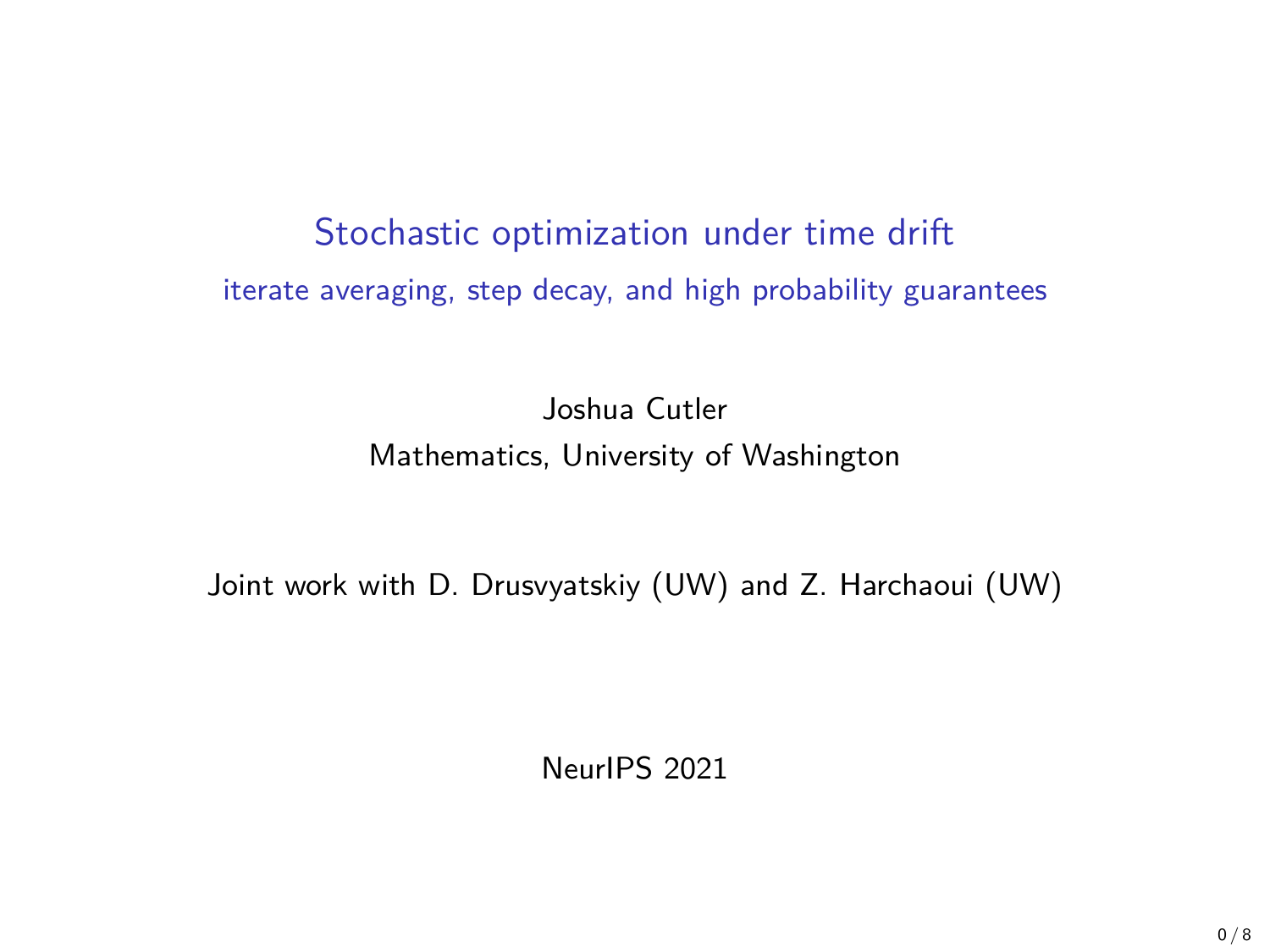# **What this paper is about**

### **Time-varying stochastic optimization:**

$$
\min_x \; \varphi_t(x) := f_t(x) + r_t(x)
$$

indexed by time  $t \in \mathbb{N}$ , where

- $1.$  loss  $f_t: \mathbb{R}^d \rightarrow \mathbb{R}$  is  $L$ -smooth and  $\mu$ -strongly convex;
- 2. regularizer  $r_t \colon \mathbb{R}^d \to \mathbb{R} \cup \{\infty\}$  is closed and convex;
- 3. objective *ϕ<sup>t</sup>* may evolve stochastically in time.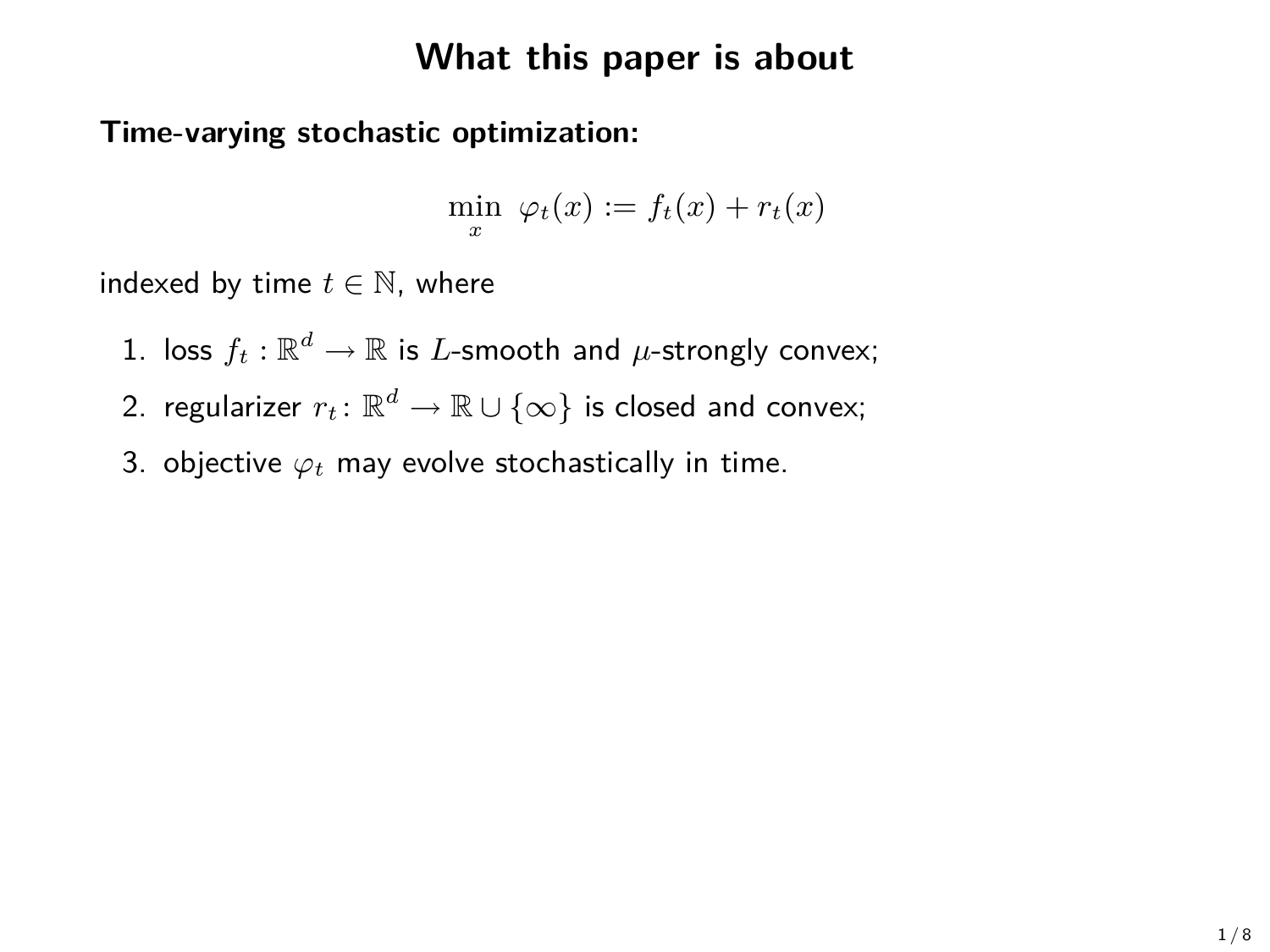### **What this paper is about**

**Time-varying stochastic optimization:**

 $min \varphi_t(x) := f_t(x) + r_t(x)$ *x*

indexed by time  $t \in \mathbb{N}$ , where

- $1.$  loss  $f_t: \mathbb{R}^d \rightarrow \mathbb{R}$  is  $L$ -smooth and  $\mu$ -strongly convex;
- 2. regularizer  $r_t \colon \mathbb{R}^d \to \mathbb{R} \cup \{\infty\}$  is closed and convex;
- 3. objective *ϕ<sup>t</sup>* may evolve stochastically in time.

**Goal:** Track the optimum "as closely as possible" in "shortest amount of time".

 $\triangleright$  We build on extensive literature on the subject: Bartlett et al. '00, Besbes et al. '15, Guo-Ljung '95, Long '99, Madden et al. '21, Wilson et al. '18, . . .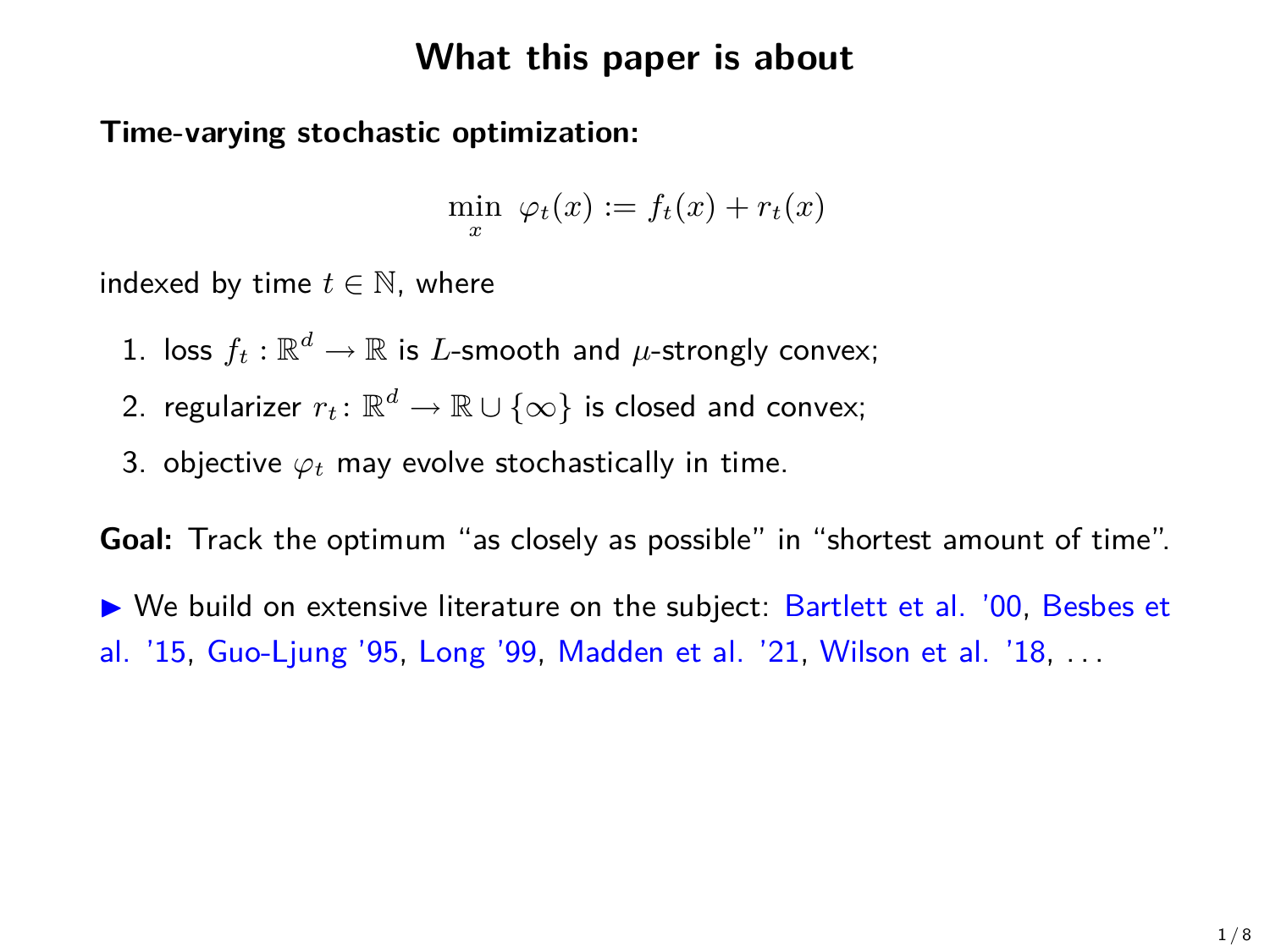### **What this paper is about**

### **Time-varying stochastic optimization:**

 $min \varphi_t(x) := f_t(x) + r_t(x)$ *x*

indexed by time  $t \in \mathbb{N}$ , where

- $1.$  loss  $f_t: \mathbb{R}^d \rightarrow \mathbb{R}$  is  $L$ -smooth and  $\mu$ -strongly convex;
- 2. regularizer  $r_t \colon \mathbb{R}^d \to \mathbb{R} \cup \{\infty\}$  is closed and convex;
- 3. objective *ϕ<sup>t</sup>* may evolve stochastically in time.

**Goal:** Track the optimum "as closely as possible" in "shortest amount of time".

 $\triangleright$  We build on extensive literature on the subject: Bartlett et al. '00, Besbes et al. '15, Guo-Ljung '95, Long '99, Madden et al. '21, Wilson et al. '18, . . .

**Online proximal stochastic gradient method:**

Set 
$$
x_{t+1} = \text{prox}_{\eta_t r_t} (x_t - \eta_t \widetilde{\nabla} f_t(x_t))
$$

where  $\widetilde{\nabla} f_t(x_t)$  is an unbiased estimator of  $\nabla f_t(x_t)$ .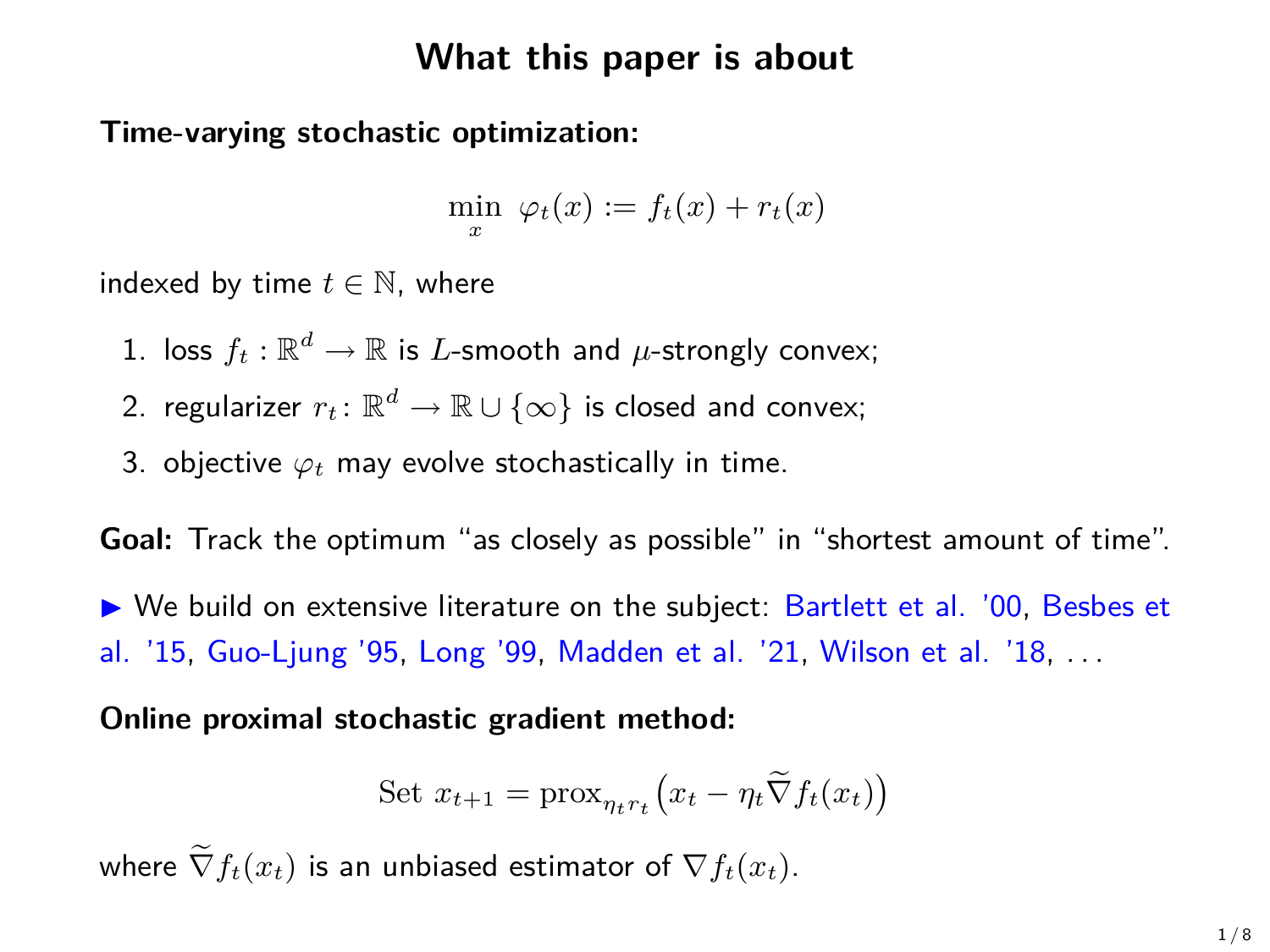# **Tracking the minimizer**

**Drift and noise:** Suppose there exist ∆*, σ >* 0 such that

$$
\mathbb{E}\|x_t^{\star}-x_{t+1}^{\star}\|^2 \leq \Delta^2 \quad \text{and} \quad \mathbb{E}\|\nabla f_t(x_t)-\widetilde{\nabla} f_t(x_t)\|^2 \leq \sigma^2.
$$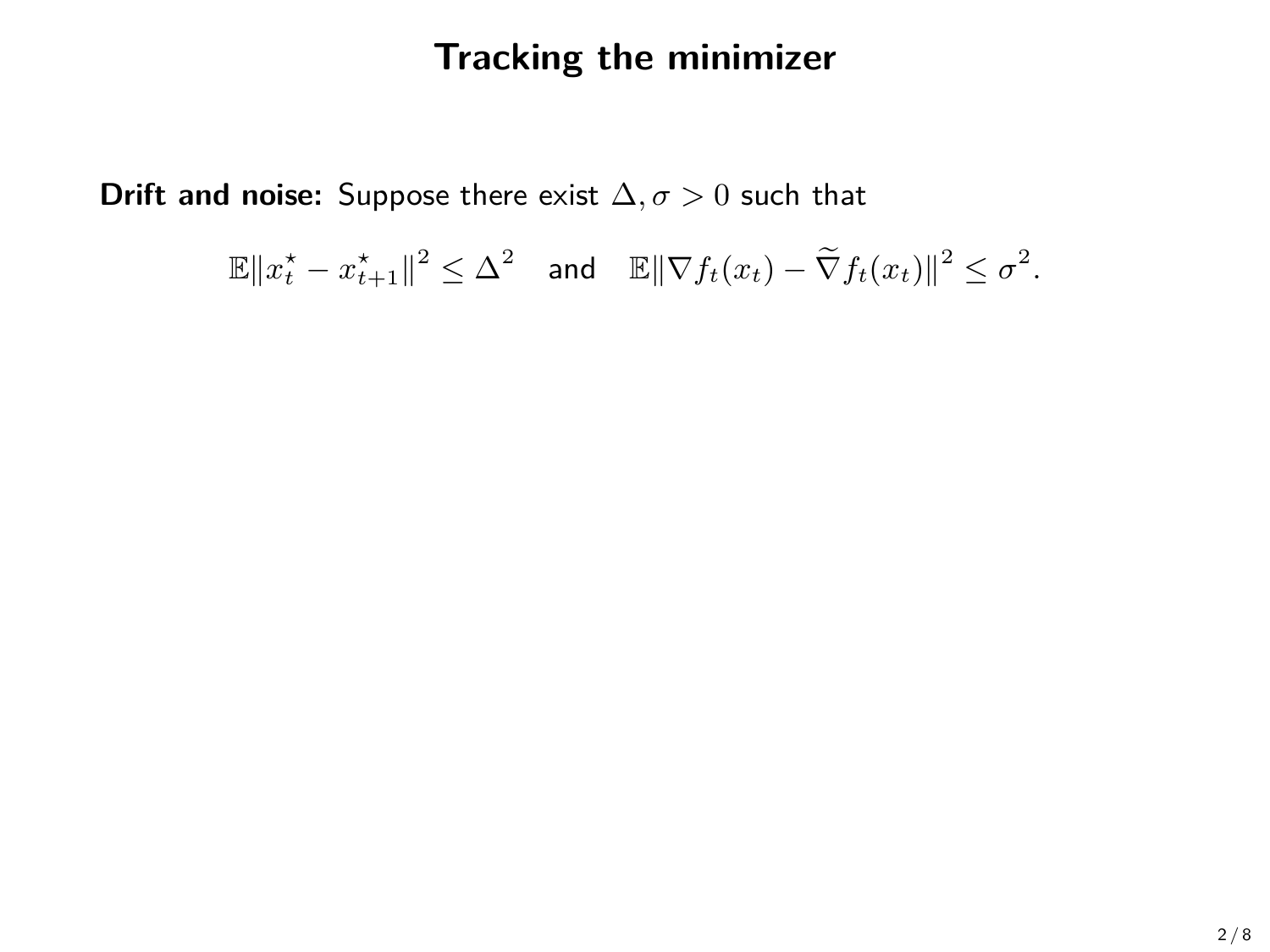# **Tracking the minimizer**

**Drift and noise:** Suppose there exist  $\Delta$ ,  $\sigma > 0$  such that

$$
\mathbb{E}\|x_t^* - x_{t+1}^*\|^2 \leq \Delta^2 \quad \text{and} \quad \mathbb{E}\|\nabla f_t(x_t) - \widetilde{\nabla} f_t(x_t)\|^2 \leq \sigma^2.
$$

**Error decomposition:** using step size  $\eta \leq 1/2L$  yields

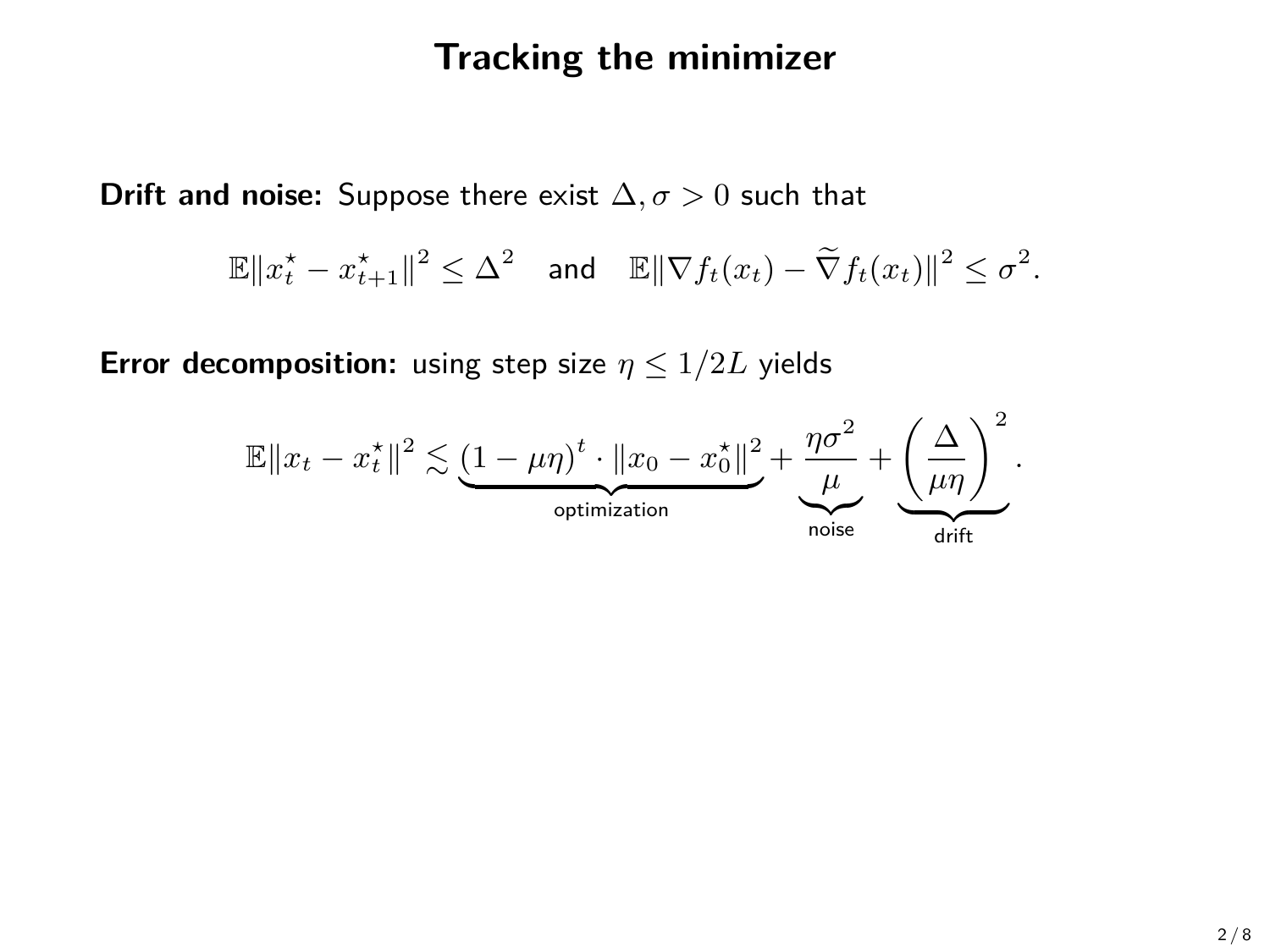### **Tracking the minimizer**

**Drift and noise:** Suppose there exist  $\Delta$ ,  $\sigma > 0$  such that

$$
\mathbb{E}\|x_t^* - x_{t+1}^*\|^2 \leq \Delta^2 \quad \text{and} \quad \mathbb{E}\|\nabla f_t(x_t) - \widetilde{\nabla} f_t(x_t)\|^2 \leq \sigma^2.
$$

**Error decomposition:** using step size  $\eta \leq 1/2L$  yields



**Asymptotic error and optimal step size:**

$$
\mathcal{E}:=\min_{\eta\in(0,1/2L]}\left\{\frac{\eta\sigma^2}{\mu}+\left(\frac{\Delta}{\mu\eta}\right)^2\right\}\quad\text{and}\quad \eta_\star:=\min\left\{\frac{1}{2L},\left(\frac{2\Delta^2}{\mu\sigma^2}\right)^{1/3}\right\}.
$$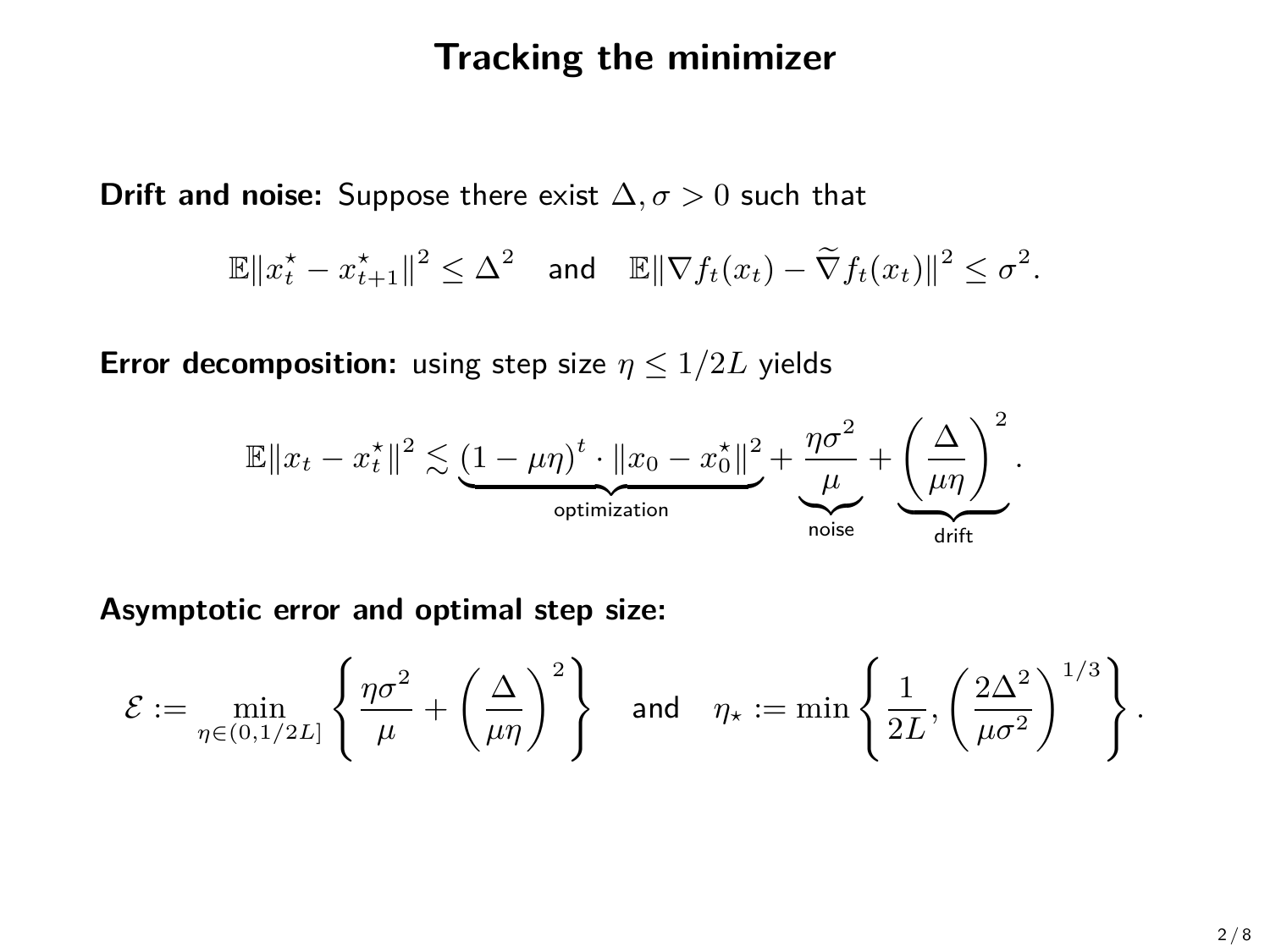# **Numerical illustration**



Figure: Semilog plots of guaranteed bounds and empirical tracking errors at horizon *T* with respect to step size *η* for logistic regression with stochastically evolving labels.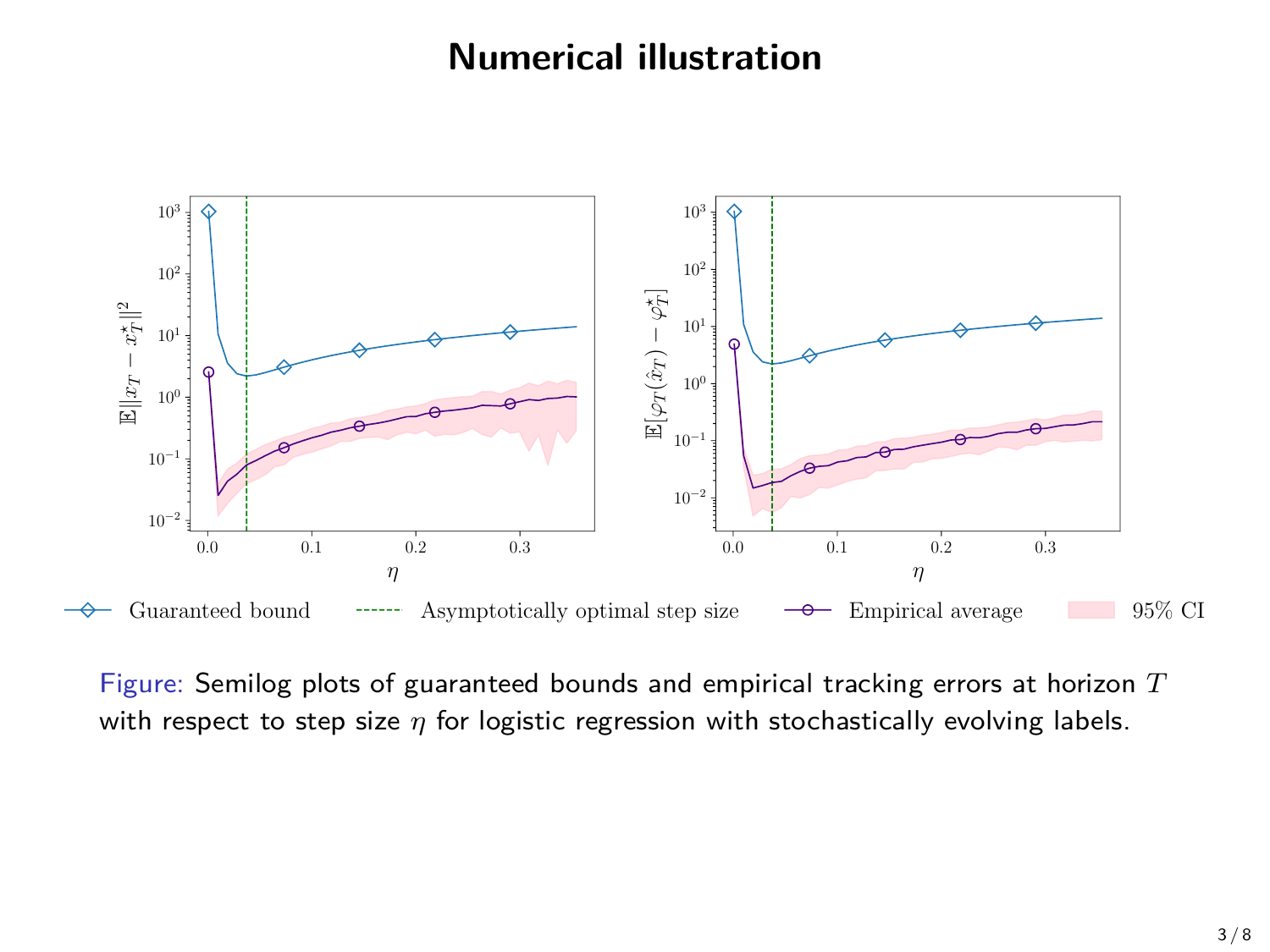**Asymptotically optimal step size:**

$$
\eta_\star = \begin{cases} \frac{1}{2L} & \text{if } \frac{\Delta}{\sigma} \ge \sqrt{\frac{\mu}{16L^3}}\\ \left(\frac{2\Delta^2}{\mu\sigma^2}\right)^{1/3} & \text{otherwise.} \end{cases}
$$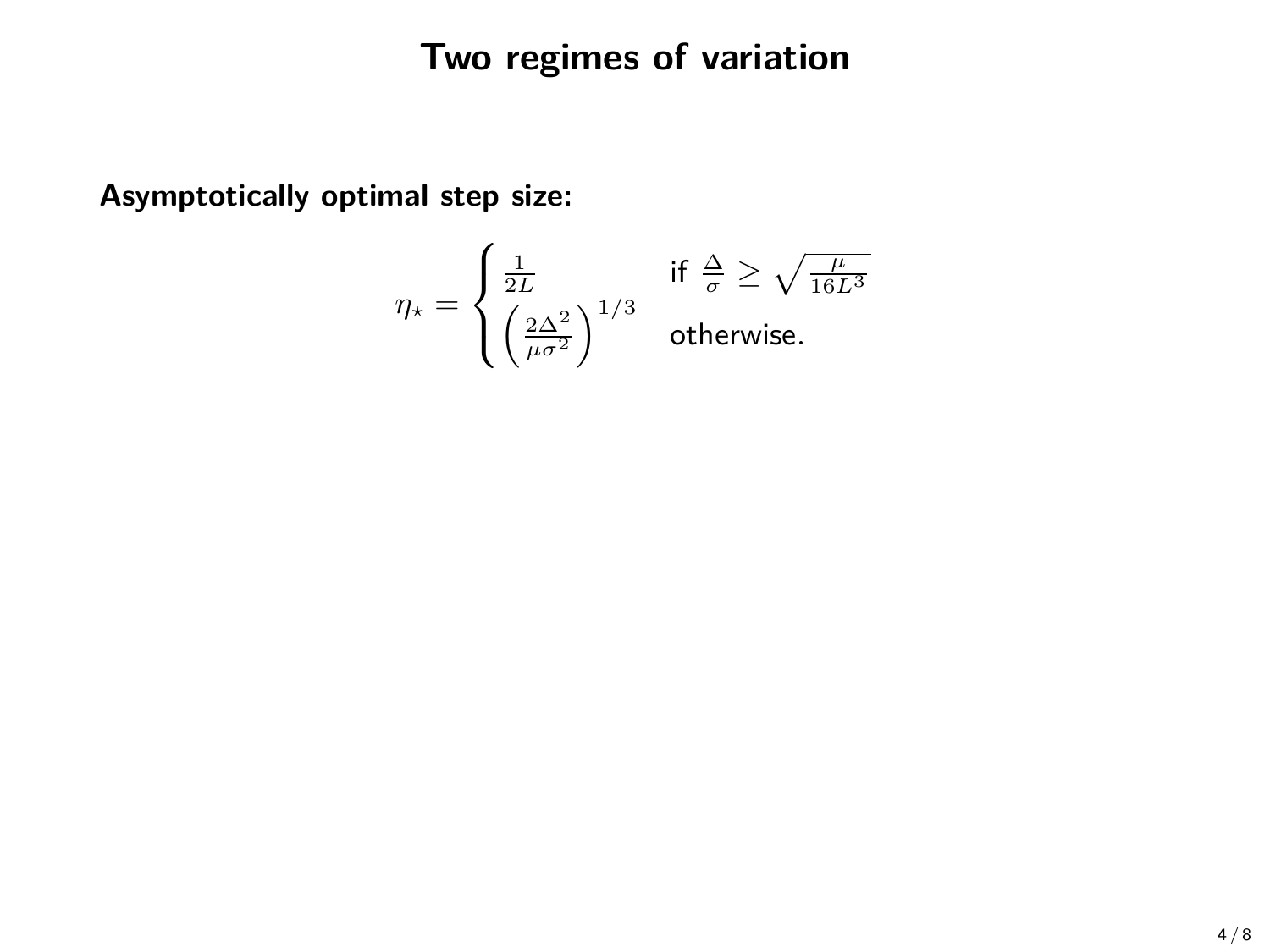**Asymptotically optimal step size:**

$$
\eta_{\star} = \begin{cases} \frac{1}{2L} & \text{if } \frac{\Delta}{\sigma} \ge \sqrt{\frac{\mu}{16L^3}}\\ \left(\frac{2\Delta^2}{\mu\sigma^2}\right)^{1/3} & \text{otherwise.} \end{cases}
$$

**►** The high drift-to-noise regime  $\Delta/\sigma \ge \sqrt{\mu/16L^3}$  is uninteresting.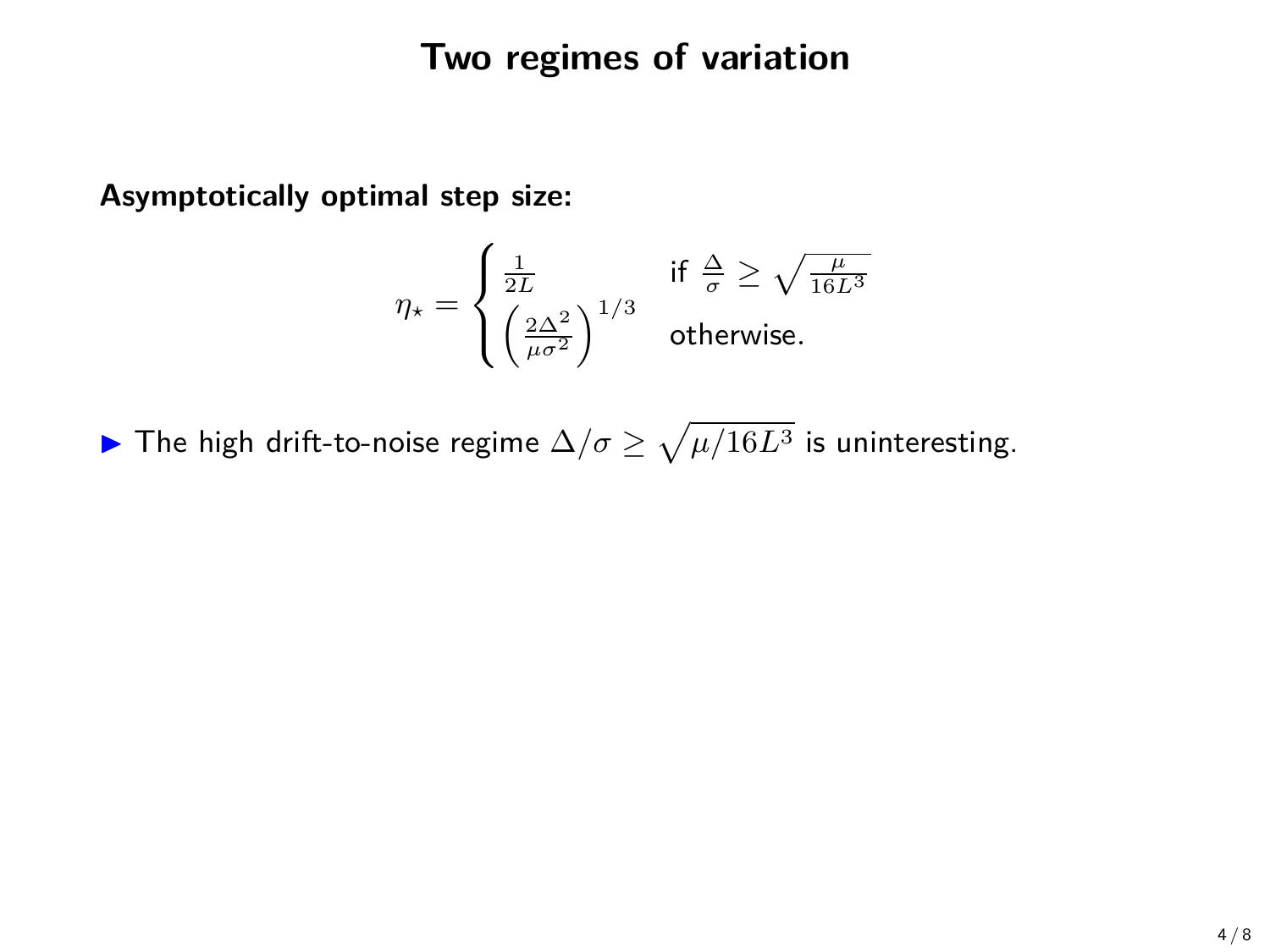**Asymptotically optimal step size:**

$$
\eta_{\star} = \begin{cases} \frac{1}{2L} & \text{if } \frac{\Delta}{\sigma} \ge \sqrt{\frac{\mu}{16L^3}}\\ \left(\frac{2\Delta^2}{\mu\sigma^2}\right)^{1/3} & \text{otherwise.} \end{cases}
$$

**►** The high drift-to-noise regime  $\Delta/\sigma \ge \sqrt{\mu/16L^3}$  is uninteresting.

**Thm (C-Drusvyatskiy-Harchaoui '21):** In the low drift-to-noise regime, a step-decay schedule {*ηt*} ensures:

$$
\mathbb{E} \|x_t - x_t^*\|^2 \lesssim \mathcal{E} \quad \text{after time} \quad t \lesssim \frac{L}{\mu} \log \left( \frac{\|x_0 - x_0^*\|^2}{\mathcal{E}} \right) + \frac{\sigma^2}{\mu^2 \mathcal{E}}.
$$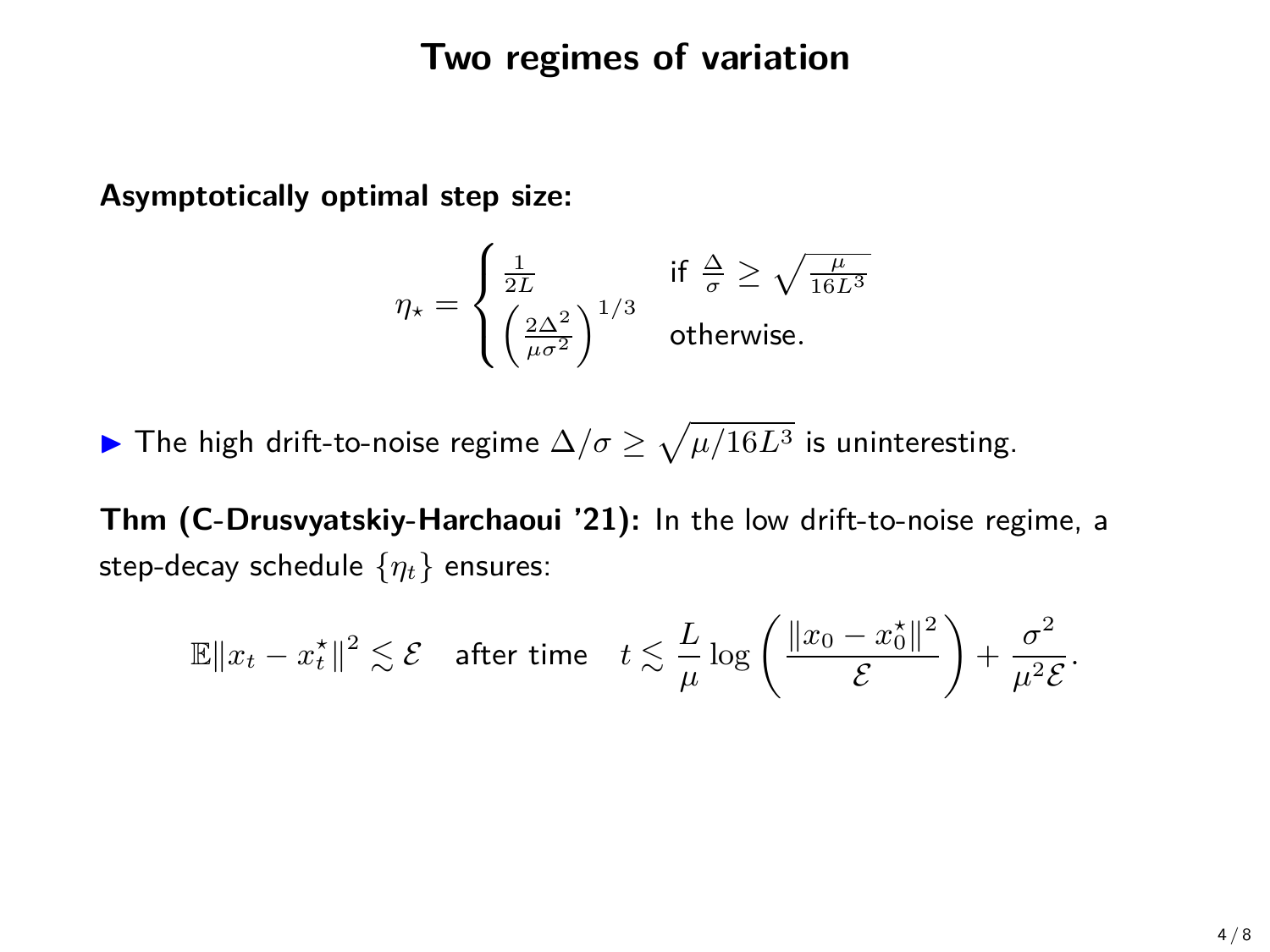**Asymptotically optimal step size:**

$$
\eta_{\star} = \begin{cases} \frac{1}{2L} & \text{if } \frac{\Delta}{\sigma} \ge \sqrt{\frac{\mu}{16L^3}}\\ \left(\frac{2\Delta^2}{\mu\sigma^2}\right)^{1/3} & \text{otherwise.} \end{cases}
$$

**►** The high drift-to-noise regime  $\Delta/\sigma \ge \sqrt{\mu/16L^3}$  is uninteresting.

**Thm (C-Drusvyatskiy-Harchaoui '21):** In the low drift-to-noise regime, a step-decay schedule {*ηt*} ensures:

$$
\mathbb{E} \|x_t - x_t^*\|^2 \lesssim \mathcal{E} \quad \text{after time} \quad t \lesssim \frac{L}{\mu} \log \left( \frac{\|x_0 - x_0^*\|^2}{\mathcal{E}} \right) + \frac{\sigma^2}{\mu^2 \mathcal{E}}.
$$

**I** This is analogous to the static setting with  $\mathcal E$  in place of target accuracy  $\varepsilon$ .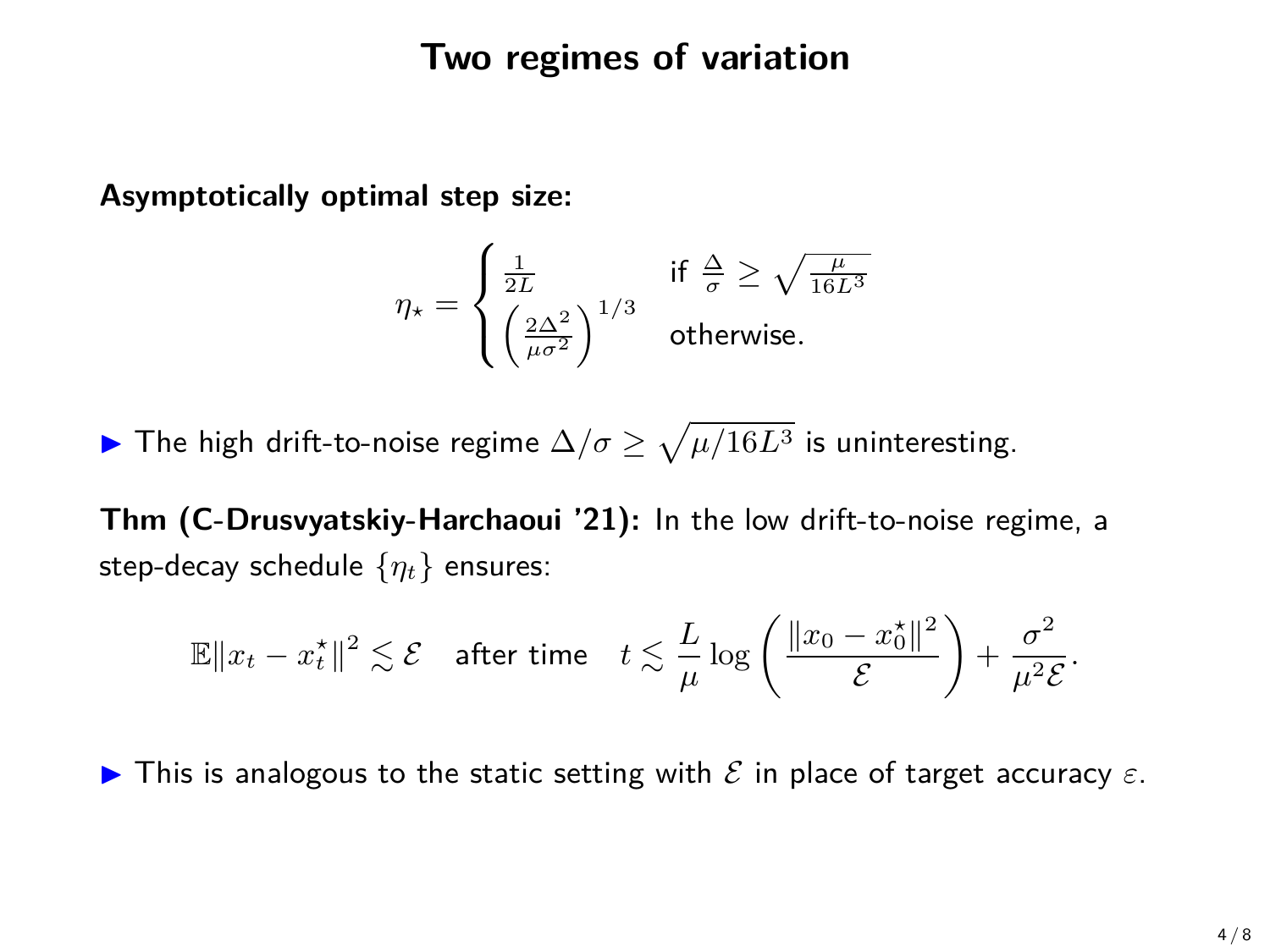Settings in which an online algorithm can only be executed once call for efficiency estimates that hold with high probability.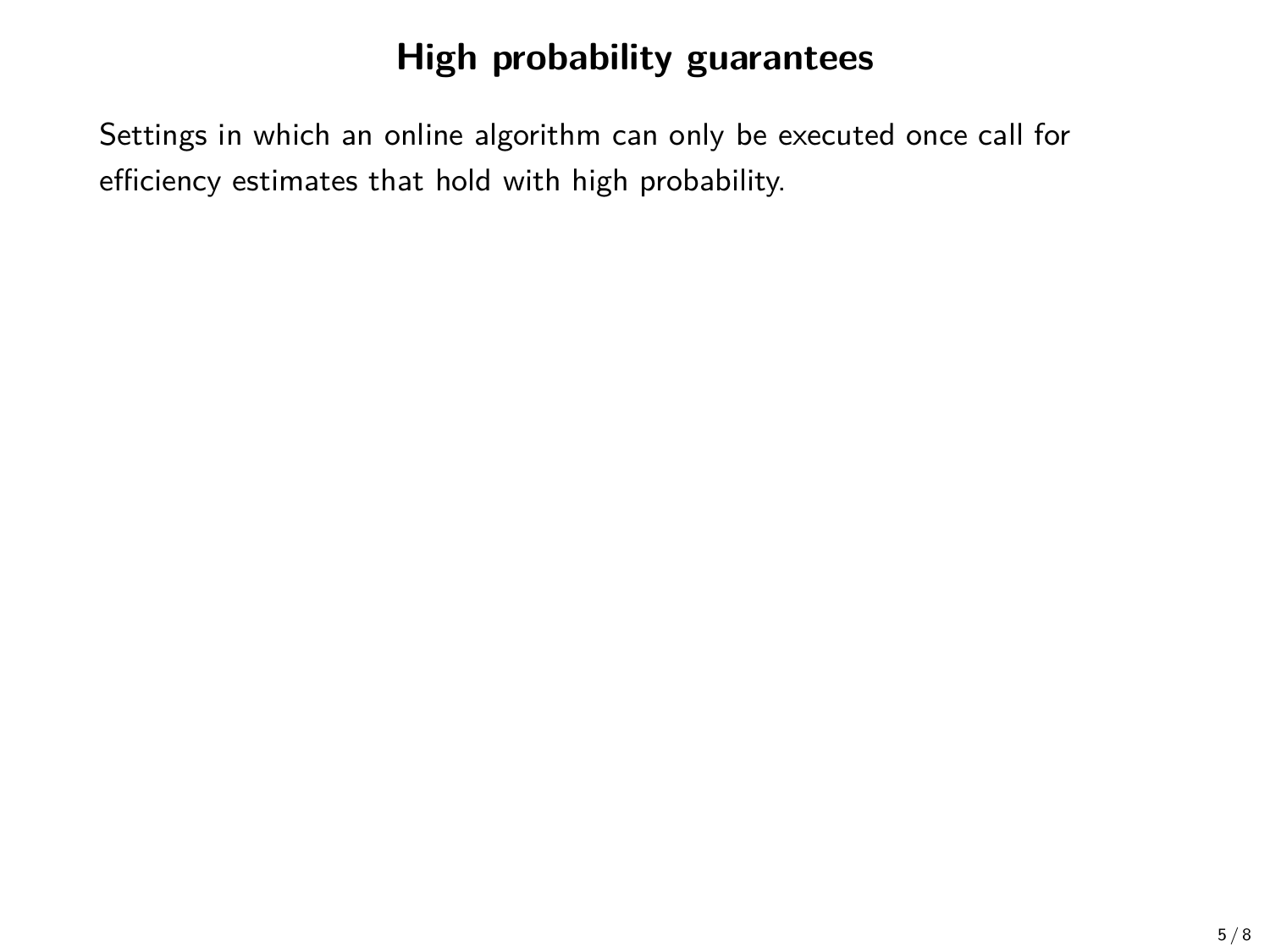Settings in which an online algorithm can only be executed once call for efficiency estimates that hold with high probability.

**Sub-Gaussian drift and noise:** Suppose there exist ∆*, σ >* 0 such that

- $1.$   $\|x_t^\star x_{t+1}^\star\|$  is  $\Delta$ -sub-Gaussian (conditioned on  $\mathcal{F}_t$ );
- 2.  $\|\nabla f_t(x_t) \widetilde{\nabla} f_t(x_t)\|$  is  $\sigma$ -sub-Gaussian (conditioned on  $\mathcal{F}_t$ ).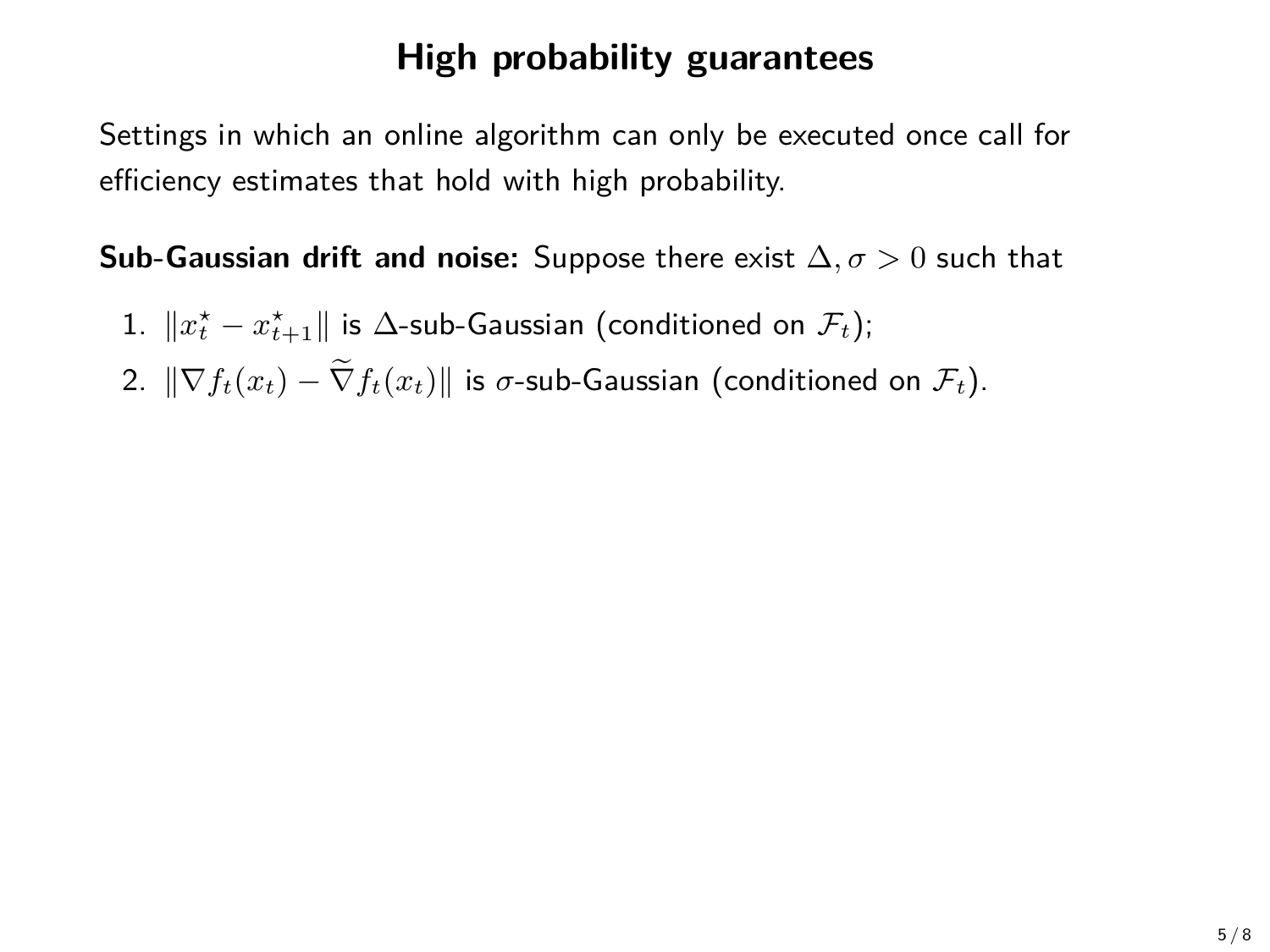Settings in which an online algorithm can only be executed once call for efficiency estimates that hold with high probability.

**Sub-Gaussian drift and noise:** Suppose there exist ∆*, σ >* 0 such that

- $1.$   $\|x_t^\star x_{t+1}^\star\|$  is  $\Delta$ -sub-Gaussian (conditioned on  $\mathcal{F}_t$ );
- 2.  $\|\nabla f_t(x_t) \widetilde{\nabla} f_t(x_t)\|$  is *σ*-sub-Gaussian (conditioned on  $\mathcal{F}_t$ ).

**Thm (C-Drusvyatskiy-Harchaoui '21):** For any specified  $t \in \mathbb{N}$  and  $\delta \in (0,1)$ , using step size  $\eta \leq 1/2L$  yields the following bound with probability at least  $1 - \delta$ :

$$
||x_t - x_t^{\star}||^2 \lesssim \left(1 - \frac{\mu\eta}{2}\right)^t ||x_0 - x_0^{\star}||^2 + \left(\frac{\eta\sigma^2}{\mu} + \left(\frac{\Delta}{\mu\eta}\right)^2\right) \log\left(\frac{e}{\delta}\right).
$$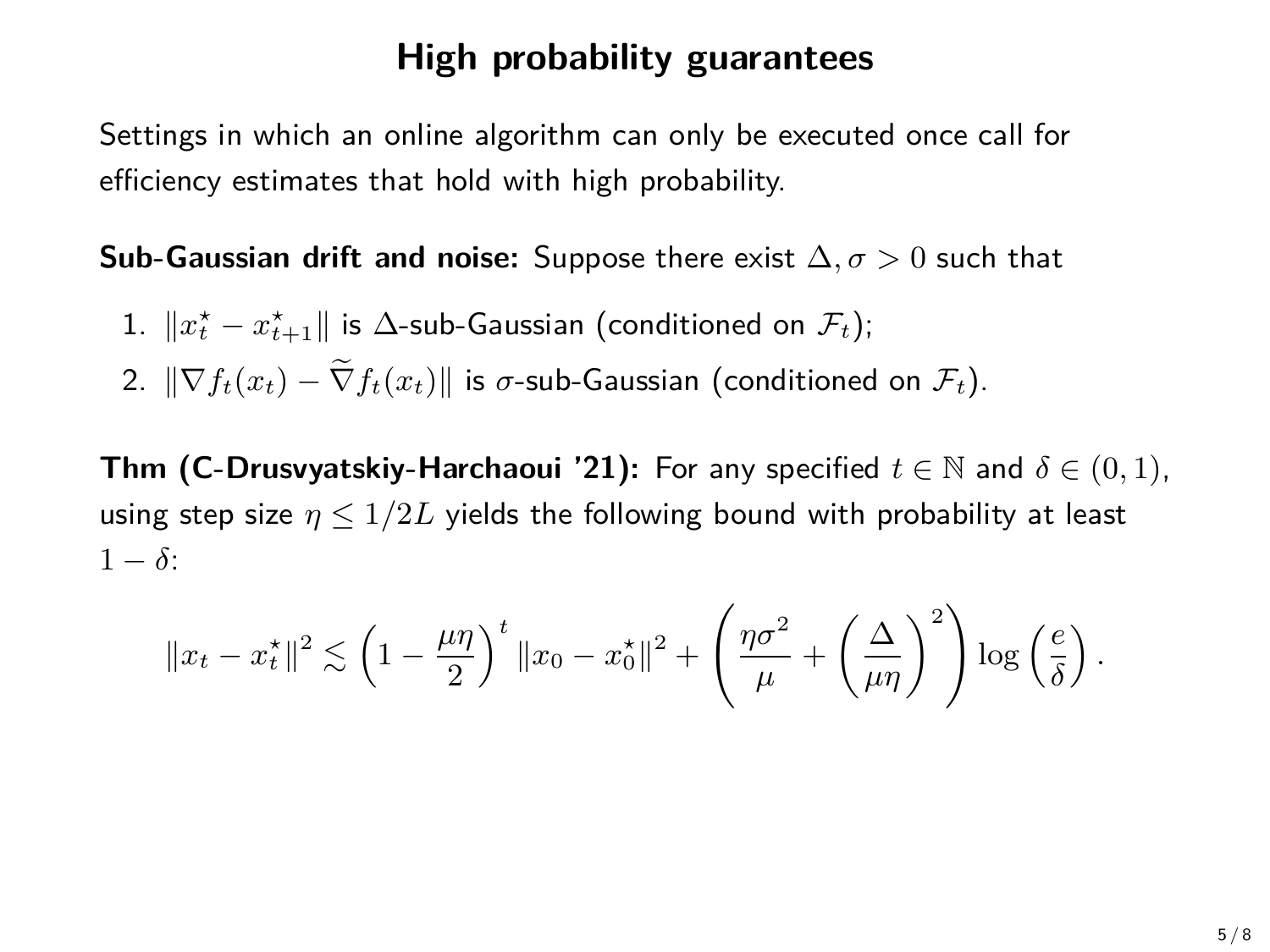Settings in which an online algorithm can only be executed once call for efficiency estimates that hold with high probability.

**Sub-Gaussian drift and noise:** Suppose there exist ∆*, σ >* 0 such that

- $1.$   $\|x_t^\star x_{t+1}^\star\|$  is  $\Delta$ -sub-Gaussian (conditioned on  $\mathcal{F}_t$ );
- 2.  $\|\nabla f_t(x_t) \widetilde{\nabla} f_t(x_t)\|$  is *σ*-sub-Gaussian (conditioned on  $\mathcal{F}_t$ ).

**Thm (C-Drusvyatskiy-Harchaoui '21):** For any specified  $t \in \mathbb{N}$  and  $\delta \in (0,1)$ , using step size  $\eta \leq 1/2L$  yields the following bound with probability at least  $1 - \delta$ :

$$
||x_t - x_t^*||^2 \lesssim \left(1 - \frac{\mu\eta}{2}\right)^t ||x_0 - x_0^*||^2 + \left(\frac{\eta\sigma^2}{\mu} + \left(\frac{\Delta}{\mu\eta}\right)^2\right) \log\left(\frac{e}{\delta}\right).
$$

 $\triangleright$  Proof uses techniques from Harvey et al. '19.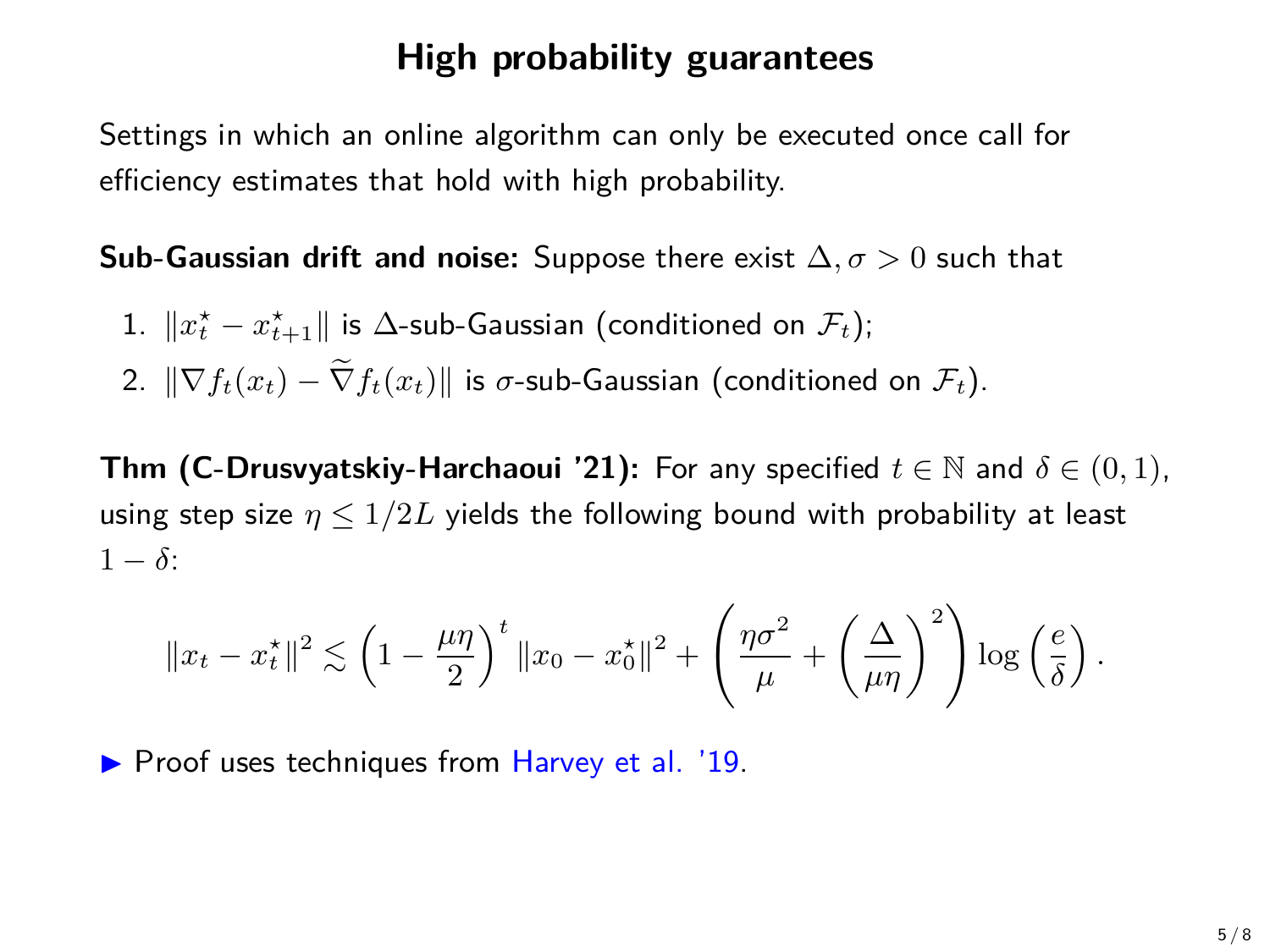Settings in which an online algorithm can only be executed once call for efficiency estimates that hold with high probability.

**Sub-Gaussian drift and noise:** Suppose there exist ∆*, σ >* 0 such that

- $1.$   $\|x_t^\star x_{t+1}^\star\|$  is  $\Delta$ -sub-Gaussian (conditioned on  $\mathcal{F}_t$ );
- 2.  $\|\nabla f_t(x_t) \widetilde{\nabla} f_t(x_t)\|$  is *σ*-sub-Gaussian (conditioned on  $\mathcal{F}_t$ ).

**Thm (C-Drusvyatskiy-Harchaoui '21):** For any specified  $t \in \mathbb{N}$  and  $\delta \in (0,1)$ , using step size  $\eta \leq 1/2L$  yields the following bound with probability at least  $1 - \delta$ :

$$
||x_t - x_t^*||^2 \lesssim \left(1 - \frac{\mu\eta}{2}\right)^t ||x_0 - x_0^*||^2 + \left(\frac{\eta\sigma^2}{\mu} + \left(\frac{\Delta}{\mu\eta}\right)^2\right) \log\left(\frac{e}{\delta}\right).
$$

 $\triangleright$  Proof uses techniques from Harvey et al. '19.

 $\triangleright$  With this result in hand, implementing a step-decay schedule as before yields a high-probability efficiency estimate.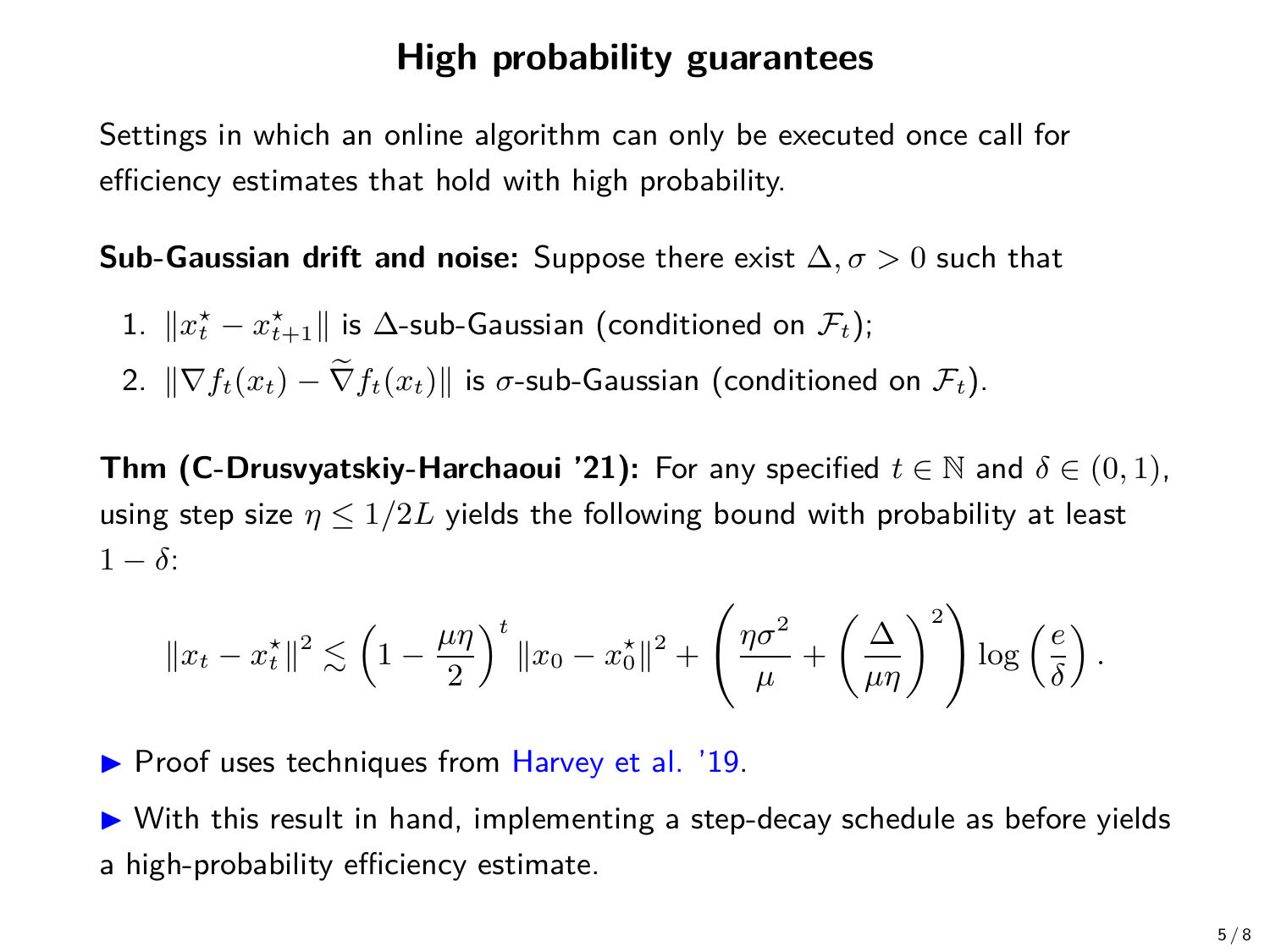Using the running average

$$
\hat{x}_0:=x_0 \quad \text{ and } \quad \hat{x}_{t+1}:=\left(1-\frac{\mu\eta_t}{2-\mu\eta_t}\right)\hat{x}_t+\frac{\mu\eta_t}{2-\mu\eta_t}x_{t+1}
$$

of the iterates  $\{x_t\}$ , we obtain analogous results for tracking the minimal value.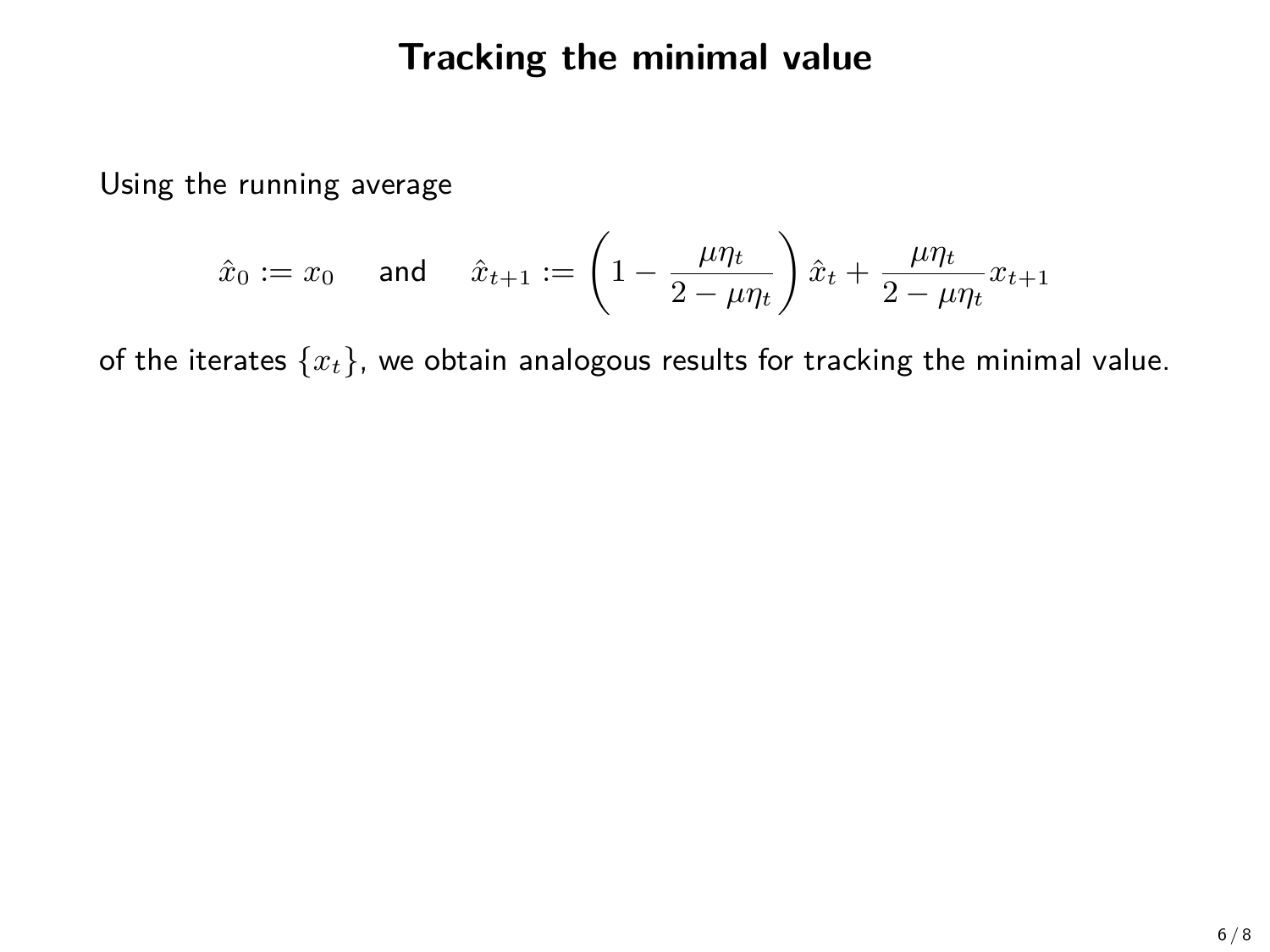Using the running average

$$
\hat{x}_0 := x_0 \quad \text{ and } \quad \hat{x}_{t+1} := \left(1 - \frac{\mu \eta_t}{2 - \mu \eta_t}\right) \hat{x}_t + \frac{\mu \eta_t}{2 - \mu \eta_t} x_{t+1}
$$

of the iterates {*xt*}, we obtain analogous results for tracking the minimal value.

**Stronger control on drift and noise:** Suppose the regularizers  $r_t \equiv r$  are identical and there exist  $\Delta, \sigma > 0$  such that for all  $0 \leq i < t$ ,

1. the gradient drift  $G_{i,t} := \sup_x ||\nabla f_i(x) - \nabla f_t(x)||$  satisfies

 $\mathbb{E}[G_{i,t}^2] \leq (\mu \Delta |i-t|)^2;$ 

2. the gradient noise  $z_t := \nabla f_t(x_t) - \widetilde{\nabla} f_t(x_t)$  satisfies

 $\mathbb{E}\|z_t\|^2 \leq \sigma^2$  and  $\mathbb{E}\langle z_i, x_t^{\star}\rangle = 0.$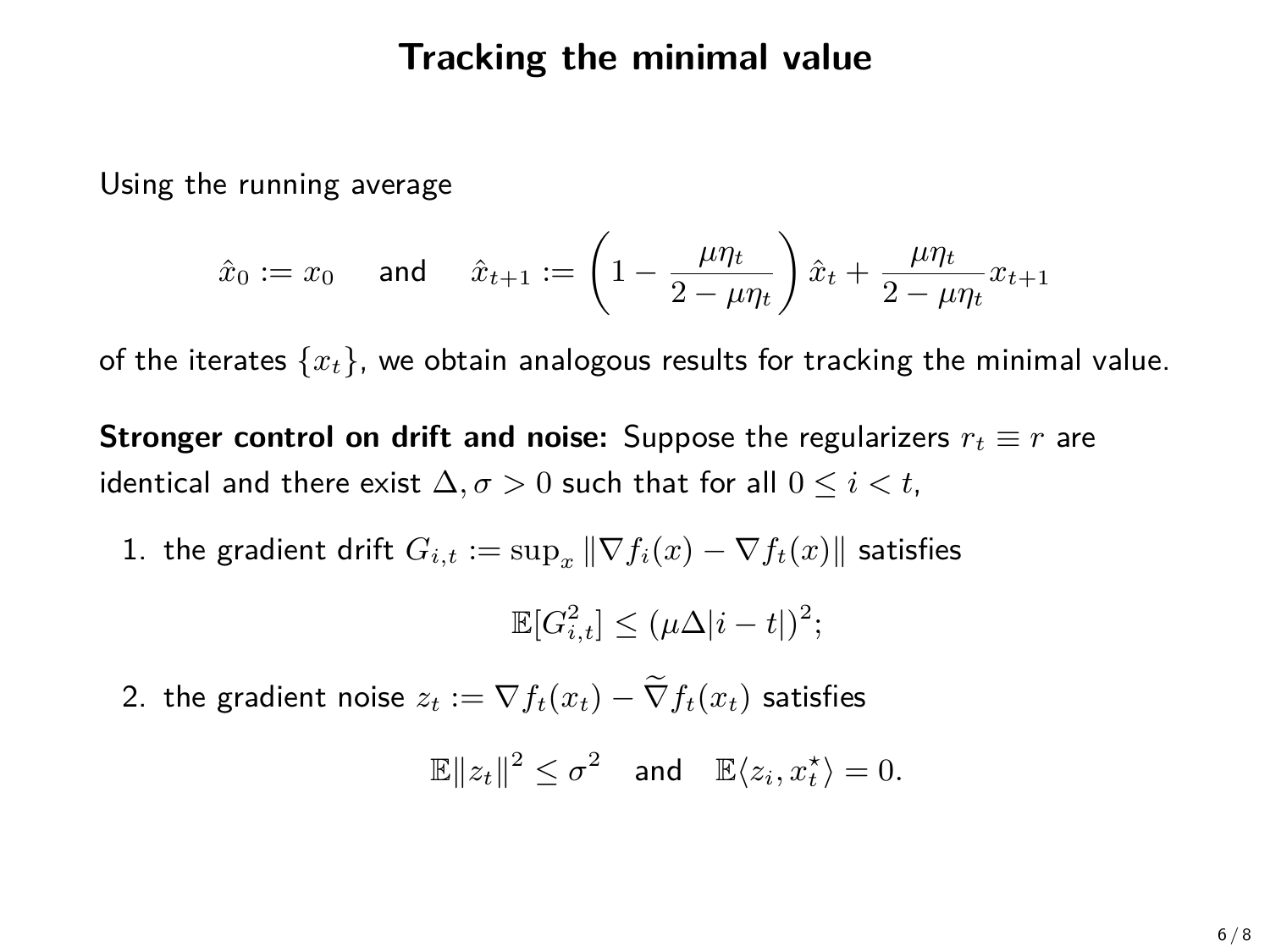**Thm (C-Drusvyatskiy-Harchaoui '21):** Using step size *η* ≤ 1*/*2*L* yields

$$
\mathbb{E}[\varphi_t(\hat{x}_t) - \varphi_t^{\star}] \lesssim \underbrace{\left(1 - \frac{\mu\eta}{2}\right)^t \cdot (\varphi_0(x_0) - \varphi_0^{\star})}_{\text{optimization}} + \underbrace{\eta\sigma^2}_{\text{noise}} + \underbrace{\frac{\Delta^2}{\mu\eta^2}}_{\text{drift}}.
$$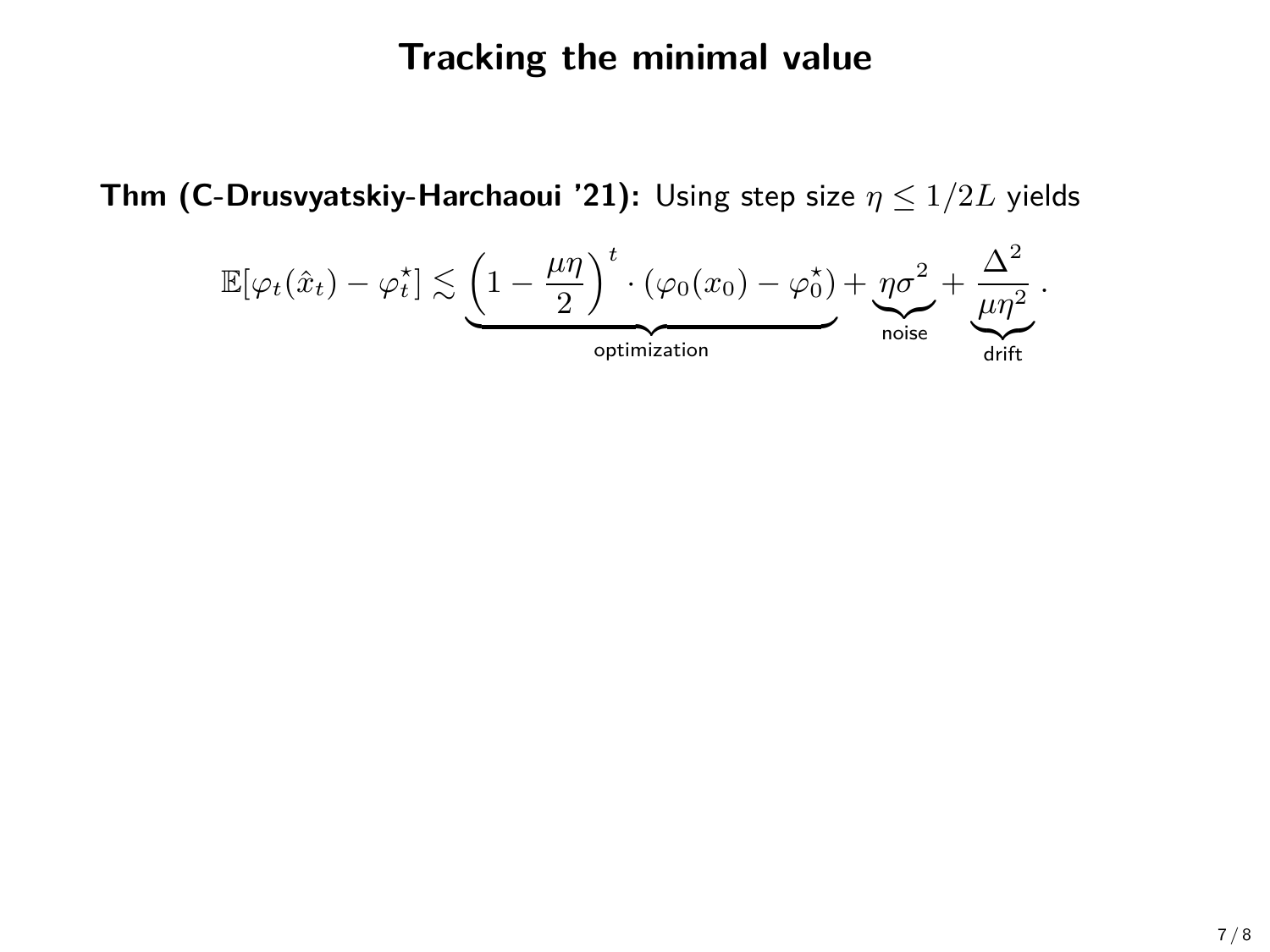**Thm (C-Drusvyatskiy-Harchaoui '21):** Using step size *η* ≤ 1*/*2*L* yields



**Asymptotic error and optimal step size:**  $G := \mu \mathcal{E}$  and same  $\eta_*$  as before.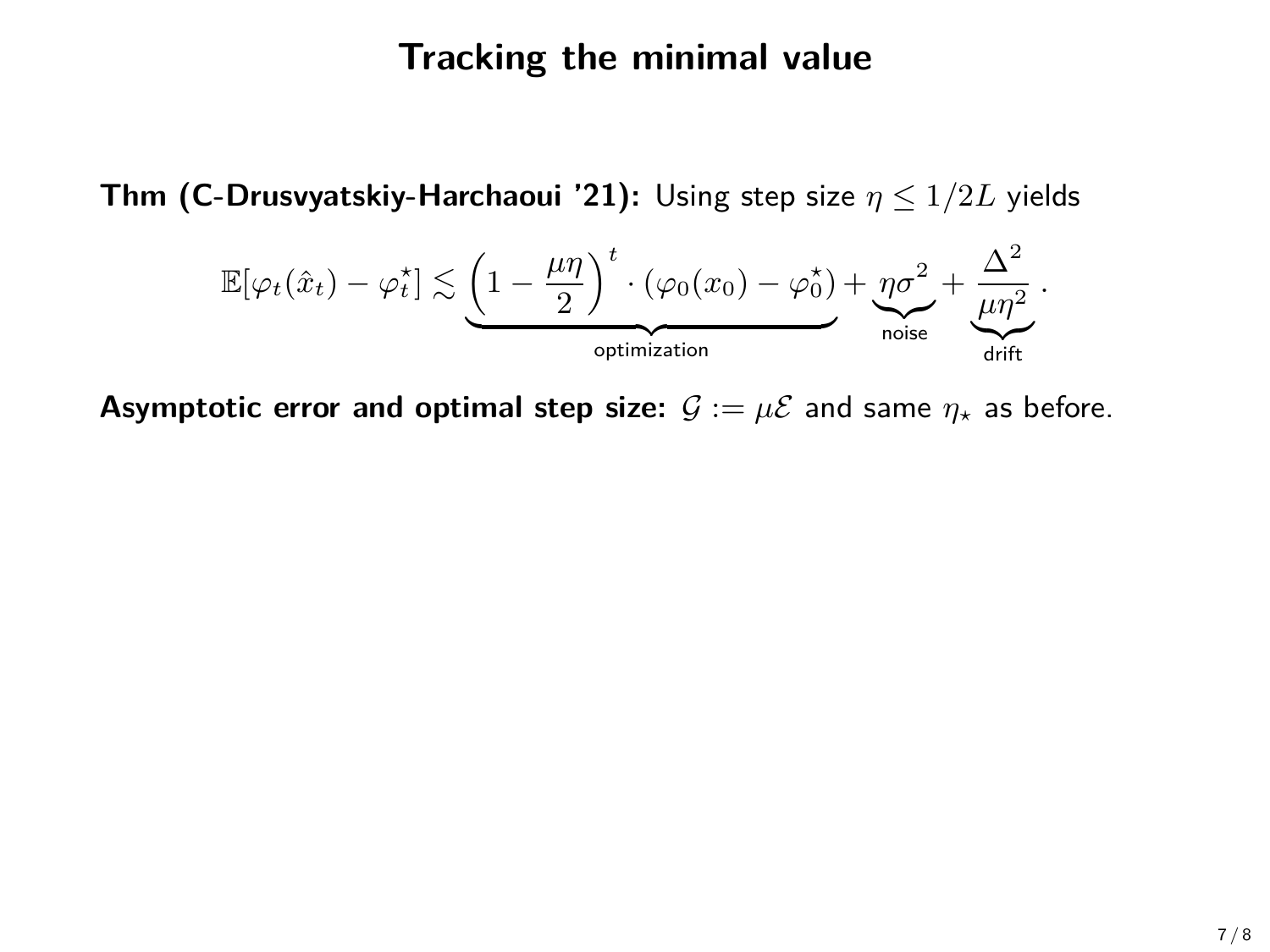**Thm (C-Drusvyatskiy-Harchaoui '21):** Using step size *η* ≤ 1*/*2*L* yields

$$
\mathbb{E}[\varphi_t(\hat{x}_t) - \varphi_t^{\star}] \lesssim \underbrace{\left(1 - \frac{\mu\eta}{2}\right)^t \cdot (\varphi_0(x_0) - \varphi_0^{\star})}_{\text{optimization}} + \underbrace{\eta\sigma^2}_{\text{noise}} + \underbrace{\frac{\Delta^2}{\mu\eta^2}}_{\text{drift}}.
$$

**Asymptotic error and optimal step size:**  $G := \mu \mathcal{E}$  and same  $\eta_*$  as before.

**Thm (C-Drusvyatskiy-Harchaoui '21):** In the low drift-to-noise regime, a step-decay schedule {*ηt*} ensures:

$$
\mathbb{E}[\varphi_t(\hat{x}_t) - \varphi_t^*] \lesssim \mathcal{G} \quad \text{after time} \quad t \lesssim \frac{L}{\mu} \log \left( \frac{\varphi_0(x_0) - \varphi_0^*}{\mathcal{G}} \right) + \frac{\sigma^2}{\mu \mathcal{G}}.
$$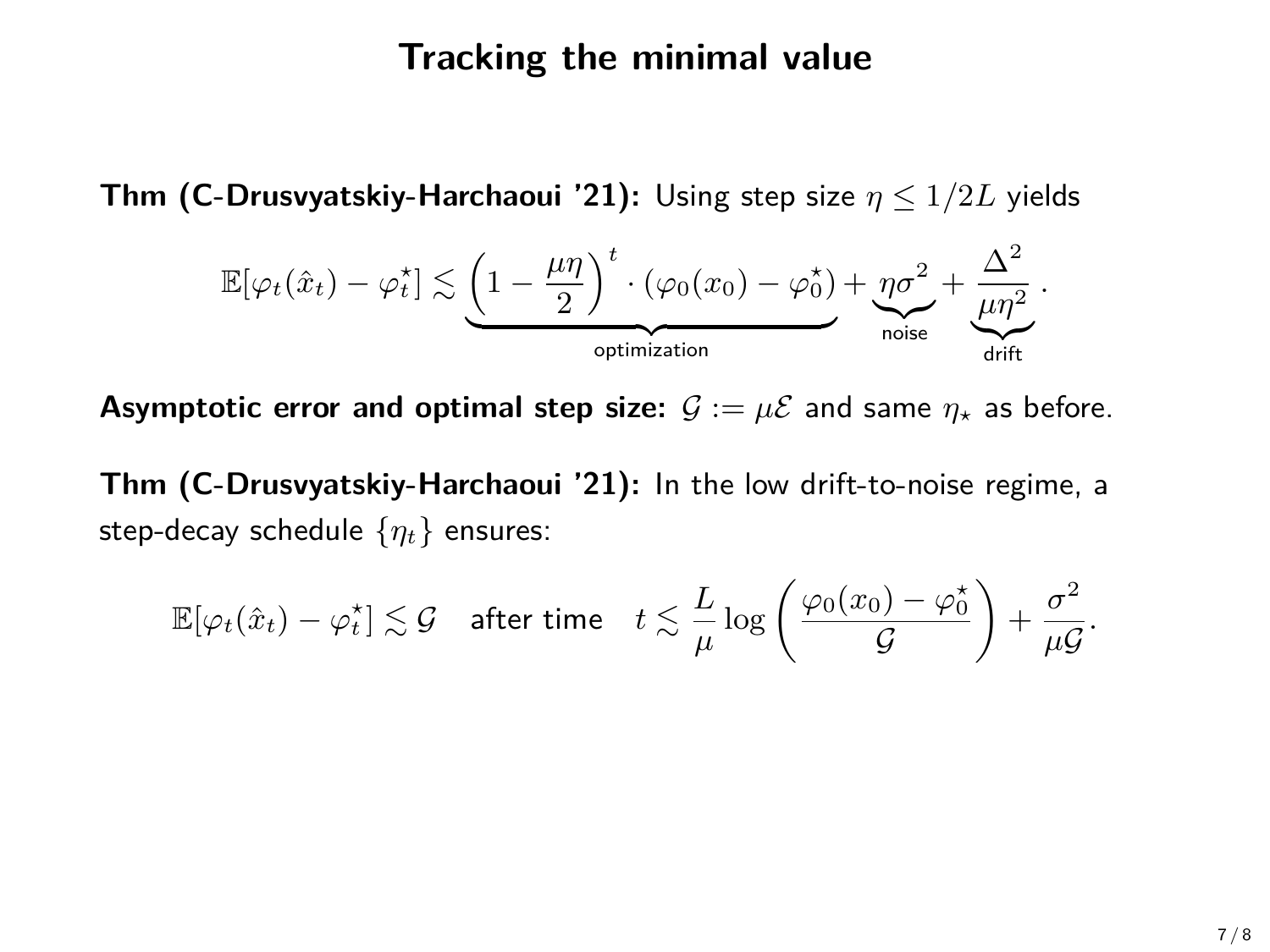**Thm (C-Drusvyatskiy-Harchaoui '21):** Using step size *η* ≤ 1*/*2*L* yields

$$
\mathbb{E}[\varphi_t(\hat{x}_t) - \varphi_t^{\star}] \lesssim \underbrace{\left(1 - \frac{\mu\eta}{2}\right)^t \cdot (\varphi_0(x_0) - \varphi_0^{\star})}_{\text{optimization}} + \underbrace{\eta\sigma^2}_{\text{noise}} + \underbrace{\frac{\Delta^2}{\mu\eta^2}}_{\text{drift}}.
$$

**Asymptotic error and optimal step size:**  $\mathcal{G} := \mu \mathcal{E}$  and same  $\eta_*$  as before.

**Thm (C-Drusvyatskiy-Harchaoui '21):** In the low drift-to-noise regime, a step-decay schedule {*ηt*} ensures:

$$
\mathbb{E}[\varphi_t(\hat{x}_t) - \varphi_t^{\star}] \lesssim \mathcal{G} \quad \text{after time} \quad t \lesssim \frac{L}{\mu} \log \left( \frac{\varphi_0(x_0) - \varphi_0^{\star}}{\mathcal{G}} \right) + \frac{\sigma^2}{\mu \mathcal{G}}.
$$

 $\triangleright$  Under light-tail assumptions, analogous guarantees hold with high probability. Caveat: analysis is more complicated than for distance tracking.